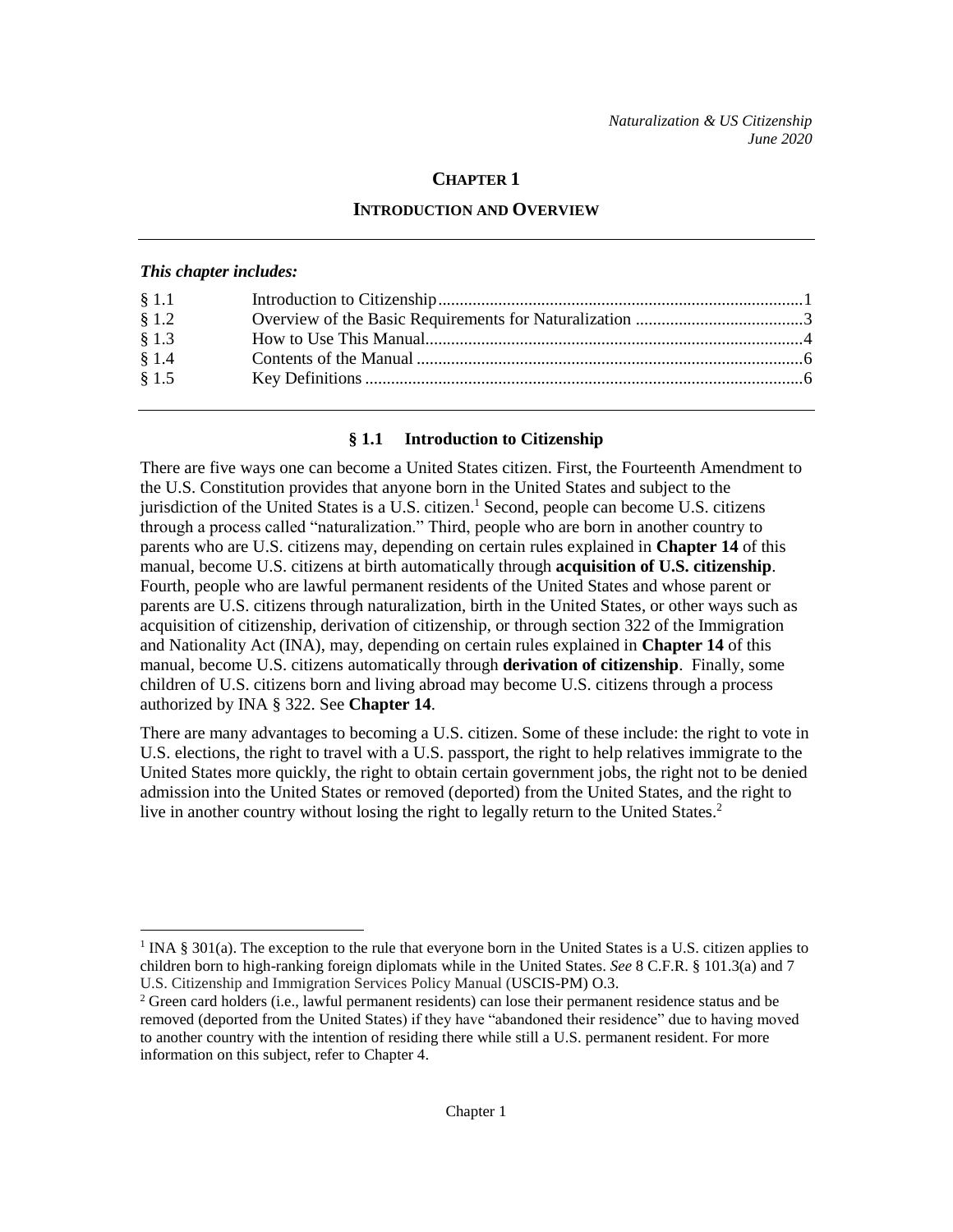$\overline{a}$ 

**IMPORTANT NOTE:** The Immigration and Naturalization Service (INS) was for many years the main federal government agency that administered U.S. immigration law. However, effective March 1, 2003, Congress dissolved the INS, and the then newly created Department of Homeland Security (DHS) assumed all of INS' functions. Immigration laws are now administered and enforced by three separate divisions within the DHS: U.S. Customs and Border Protection (CBP), U.S. Citizenship and Immigration Services (USCIS), and U.S. Immigration and Customs Enforcement (ICE).

CBP's main immigration responsibility is apprehending immigrants attempting to enter into the United States and illegally and checking freight and baggage entering the United States for compliance with customs and trade laws. ICE's mission includes managing investigations of document, identity, visa, and immigration fraud; investigating immigration violations and migrant smuggling; and detaining, prosecuting, and deporting immigrants. USCIS' mission is the adjudication of all immigration related petitions and applications for relief, including naturalization and citizenship applications.

Becoming a U.S. citizen is not necessarily the right path for everyone who is a lawful permanent resident. An estimated 9 million people are eligible to naturalize but have not yet applied for naturalization. For some, U.S. citizenship may mean they have to give up citizenship in their own country, which some people are not willing to do. For others, the naturalization application may actually start an investigation by USCIS and/or ICE that could lead to the applicant losing their green card and being deported. Still others may feel reluctant to go through what could become a difficult, costly, and, at times, unpleasant process. Both the advocate and the client must thoroughly consider all of the facts in order to make an informed decision about whether or not to apply for naturalization. Such a discussion between the advocate and client cannot take place until the advocate gives a complete and understandable explanation of the legal requirements to the client and together they decide whether the client is eligible to naturalize.

In spite of these concerns, for many, naturalization is the right path. The number of naturalizations continues to grow, and now hundreds of thousands of immigrants naturalize each year. This trend began decades ago, during the mid–and late–1990s, when a record number of immigrants applied for naturalization. There were four major reasons for the large increase in the number of naturalization applicants. First, close to three million people who legalized their status through the amnesty program became eligible to apply for naturalization starting in the mid– 1990s. Second, USCIS instituted a green card renewal program<sup>3</sup> that forced green card holders to obtain new green cards and encouraged many to apply for naturalization rather than go through the green card renewal process. Third, during the mid-1990s INS publicly stated that it intended to make naturalization a priority. Thus, during the Citizenship U.S.A. program of the mid-1990s,

<sup>3</sup> USCIS instituted a program requiring everyone to renew their green card every ten years. Additionally, everyone with an I-151 "green card" (generally the permanent resident cards issued prior to 1978) instead of an I-551 "green card" was supposed to apply for a new green card by March 20, 1996. The official name for a "green card" is an Alien Registration Card. It is important to note that even if a person did not apply for a new green card by this date, they remain a permanent resident. Starting in the late 1980s, all new green cards issued by USCIS expire ten years after issuance. The expiration dates are noted on the Alien Registration Card.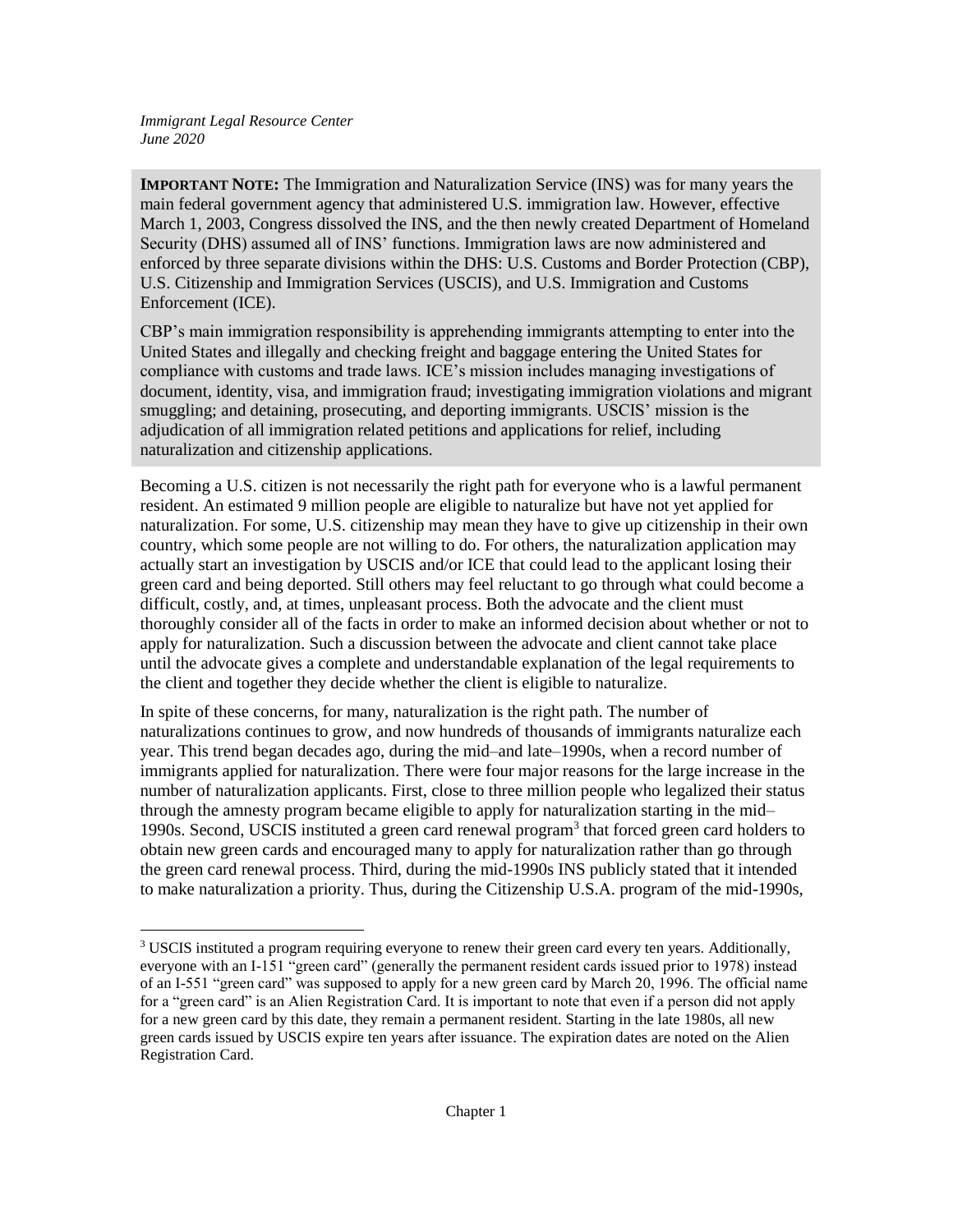INS made naturalization adjudications and outreach a priority. Fourth, the increased antiimmigrant hysteria of the mid- and late-1990s encouraged many immigrants to become citizens so they could legalize their loved ones, vote, and better organize to combat anti-immigrant sentiments. Now, as President Donald Trump's administration has created many legal and logistical barriers to gaining legal status in the United States and renewed xenophobic rhetoric unjustly attacking immigrants, more immigrants are coming forward to get involved in social and political change. Immigrants realize that one important way to try to change the anti-immigrant landscape is to naturalize and vote. Hopefully, this manual will assist you in helping more immigrants apply for naturalization and realize an American Dream.

## **§ 1.2 Overview of the Basic Requirements for Naturalization**

To become a naturalized citizen, an applicant must meet eight basic requirements. The requirements for naturalization are found in the Immigration and Nationality Act (INA) §§ 312 through 337, and 8 Code of Federal Regulations (C.F.R.) §§ 310 through 331.<sup>4</sup> To qualify for naturalization, an applicant must:

- be a lawful permanent resident (see **Chapter 4**);
- be at least eighteen years old (see **Chapter 14**);
- have good moral character, keeping in mind certain specific "bars" to naturalization (see **Chapters 6** and **7**);
- be able to pass an English exam (see **Chapter 8**);
- be able to pass a test on U.S. history and government (see **Chapter 8**);
- have lived continuously in the United States for at least five years (except in certain circumstances such as being married to a U.S. citizen or being in the military—see **Chapter 5**);
- have been physically present in the United States for at least half of the five year period (except in certain circumstances such as being married to a U.S. citizen or being in the military—see **Chapter 5**); and
- swear loyalty to the United States by taking a loyalty oath (see **Chapter 11**).<sup>5</sup>

When a client wants to apply for naturalization, one of the first things their legal representative should do is explain the legal requirements for naturalization. There is obviously not a single correct way to explain the requirements, but any explanation must be thorough and easily understood. See **Chapter 2** for an example of how to explain the legal requirements to a client. It

 $\overline{a}$ <sup>4</sup> Practitioners should become familiar with both the INA and 8 C.F.R. when helping clients prepare naturalization applications. The INA is the immigration law passed by Congress, and 8 C.F.R. contains the regulations used to implement the law. Often the INA and 8 C.F.R. have analogous section numbers. Thus, if a practitioner finds a part of the INA that is relevant to their client's case, chances are they can find the relevant 8 C.F.R. section under the same number as the INA section dealing with the same topic. For instance, the requirements for good moral character can be found in INA § 316 and 8 C.F.R. § 316.

<sup>&</sup>lt;sup>5</sup> There are some exceptions to these requirements for several "Special Classes" of people who may be naturalized. Some of these exceptions are discussed in this manual in Chapters 4 and 5. For more information on these "Special Classes," please see 8 C.F.R. §§ 319 through 331.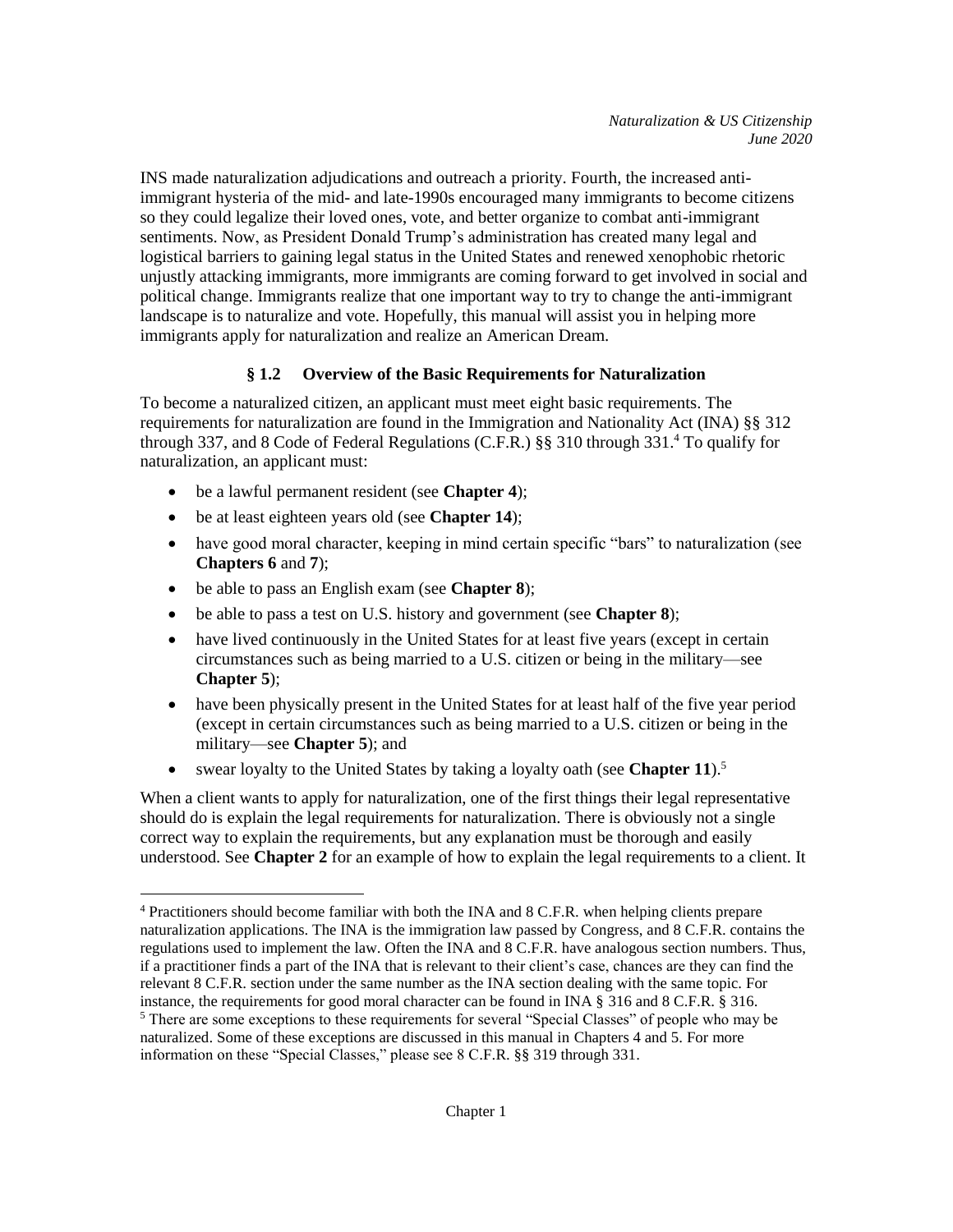is also useful to give the client something in writing that explains naturalization. For sample sheets in English, Chinese, Spanish, please see **Appendix 2-A**

One very efficient and effective way to explain the requirements for naturalization is in a group setting, often called an information session. This way, all the potential applicants can listen to the requirements together and learn from each other's questions. Additionally, it saves the advocate time because they do not have to explain the requirements to each individual separately. For a more complete discussion of information sessions and group processing of naturalization applications, please see **Chapter 12**.

# **§ 1.3 How to Use This Manual**

This naturalization and citizenship manual is designed to assist attorneys, paralegals, volunteers, and other advocates. We wrote this manual for people working at non-profit agencies, pro bono attorneys, and for private immigration lawyers. Lawyers with varying degrees of experience in naturalization and citizenship cases will find this manual extremely useful.

This manual will guide you through the entire process of handling a naturalization case, beginning with the first time you meet a potential applicant through the completion and filing of the N-400 (the Naturalization Application), the naturalization interview, the appeal (if necessary), and the swearing-in ceremony.

This manual is not simply a discussion of legal requirements and procedures. Because the active participation of the naturalization applicant is so essential to the success of the case, this manual also has many ideas about how to communicate legal requirements and procedures to applicants, so they can be active and informed participants in their own naturalization process. Applicants, their families, and friends can do much of the work while applying for naturalization. For instance, most applicants can complete a draft of the N-400, collect the necessary documentation, and prepare for their naturalization interview and naturalization exams. Engaging with applicants on their case is more efficient and it helps to build a stronger case. A client who has a handle on the naturalization requirements and process will be more helpful in gathering relevant information for the attorney or another legal worker and in organizing answers to questions on the application. Additionally, an applicant that knows the legal requirements and what to expect of the naturalization process may be better prepared to deal with the stress of applying, answer questions more accurately, and have a higher possibility of success.

In the appendices to this manual, there are checklists, completed applications, sample explanations of the legal requirements, and outreach flyers containing a list of the legal requirements that will facilitate the applicant's participation in building their case. We encourage you to use these appendices as much as possible. Feel free to copy them onto your own letterhead and make any changes you feel are necessary.

Parts of this manual are dedicated to presenting and discussing the basic legal requirements for naturalization. Some of the legal requirements are clear cut and probably inflexible. Yet others are murky, not clearly defined, and probably flexible depending on which USCIS office you are working with and which USCIS naturalization adjudicator is reviewing the applicant's case. We strongly encourage you to investigate challenging USCIS' interpretation of any legal requirement that is not firmly grounded in the Immigration and Nationality Act (INA) or in case law. Our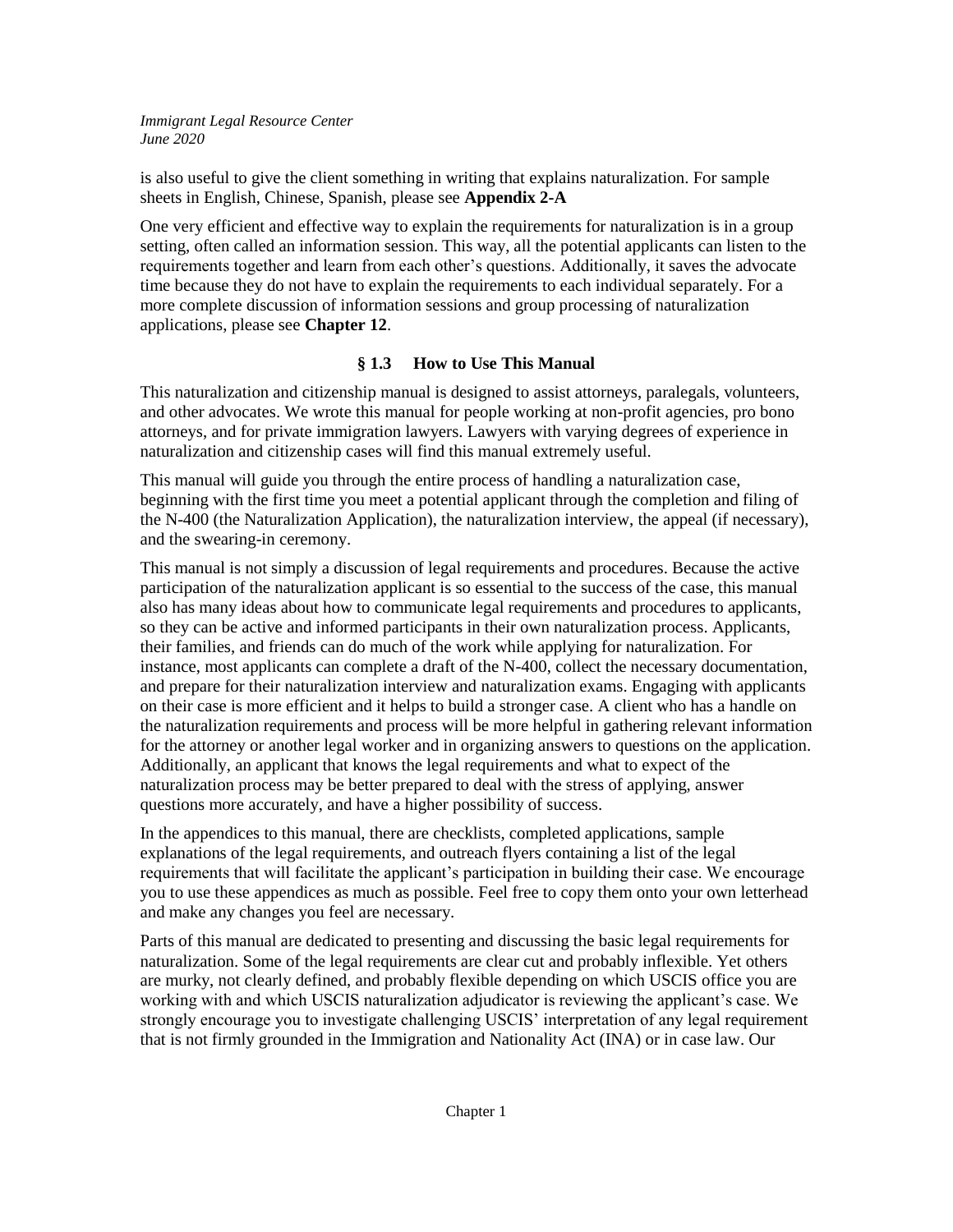legal staff would be more than happy to discuss any ideas you have about USCIS' interpretations or conduct that you think is unfair or wrong.

Although we have thoroughly researched the legal requirements presented in this manual, we do not suggest that you use it as a substitute for your own research and knowledge. Immigration law changes constantly and can be complex. At times, further research must be done on issues discussed in this manual or on new developments in the field. Additionally, each USCIS jurisdiction (and even to some extent, each USCIS naturalization adjudicator) has different procedures and different interpretations about some of the legal requirements. It is very important for you to research the interpretation that the USCIS office in your jurisdiction has for each legal requirement. To do this, ask other, more experienced local practitioners.

Another way to obtain information about how USCIS handles specific issues in your jurisdiction is to set up a periodic USCIS citizenship branch liaison meeting between local community agencies and the local USCIS office. These meetings will give you an opportunity to ask USCIS officials what their interpretations are on each of the specific legal requirements. These meetings are presently occurring in many USCIS districts. The meetings have been a valuable asset to legal workers handling naturalization cases. For more information on how to set up such a meeting, feel free to contact Eric Cohen at the ILRC [(415) 321–8526 or [ecohen@ilrc.org\)](mailto:ecohen@ilrc.org)].

**COVID-19 NOTE:** We are updating this manual during the summer of 2020 at which time the Covid-19 pandemic is raging throughout the United States. In addition to having grave impacts upon people everywhere, the impact of the pandemic is especially brutal upon immigrant communities. Additionally, the pandemic has altered many of the USCIS processes, including naturalization adjudications, processing times, and oath ceremonies. Due to shelter-in-place orders and the threat of community spread, many of the non-profit naturalization service providers and other naturalization practitioners have also had to change the way they assist immigrants with their naturalization applications. Although in this manual we do not discuss all the impacts of the Covid-19 pandemic on the naturalization processes, we have pointed out some, such as the oath ceremony. We urge practitioners to investigate to see if there are specific changes to the naturalization process in their USCIS district.

The ILRC first published this manual in 1995. We have continued to update it on a regular basis since then. Reader input is one source of information we use to help improve this manual. We encourage you to read it with a critical eye and give us any input about changes in (or differences of opinion about) the law, the application procedures, how to work with clients, or anything else in this manual. We would greatly appreciate information on specific tendencies of how the different USCIS offices treat certain situations. Please send any suggestions to:

Eric Cohen Immigrant Legal Resource Center 1458 Howard Street San Francisco, CA 94103 [ecohen@ilrc.org](mailto:ecohen@ilrc.org) (415) 255-9499, ext. 264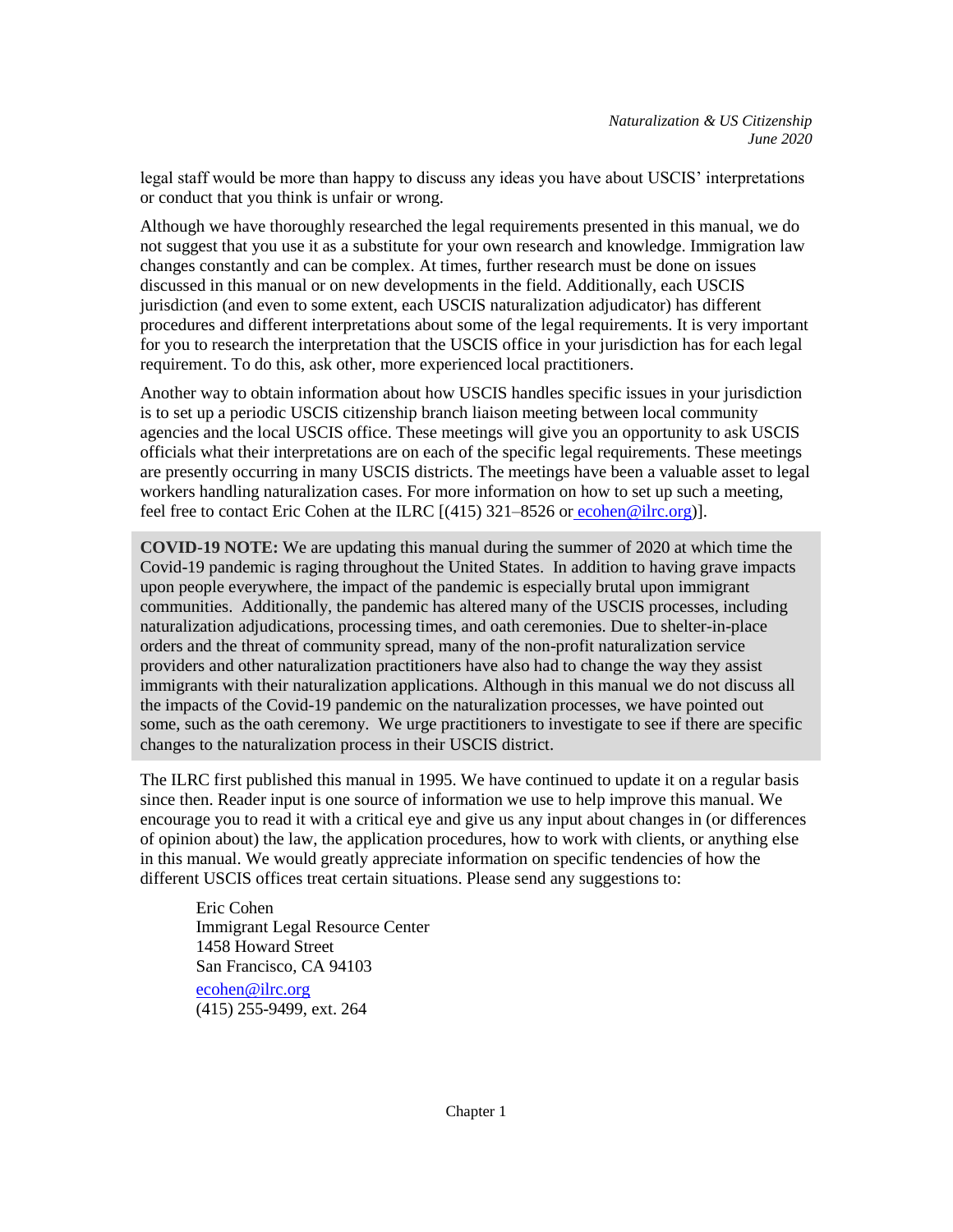$\overline{a}$ 

### **§ 1.4 Contents of the Manual**

This manual is divided into sixteen chapters. **Chapter 3** is an overview of the legal requirements and the procedures when applying for naturalization. **Chapters 4**, **5**, **6**, **7**, **8**, **9** and **11** contain detailed explanations of these legal requirements. **Chapters 2**, **10**, and **12** explain application procedures and suggest ways to work with clients when helping them apply for naturalization. **Chapter 12** is especially interesting because it outlines Group Processing, which is an efficient and very effective way to help many naturalization applicants at the same time. **Chapter 13** discusses what to do if USCIS denies a naturalization application. **Chapter 14** covers topics involving children and citizenship, including the ever-important issues of acquisition and derivation of citizenship, as well as citizenship through INA § 322, and **Chapter 15** provides a summary of how a naturalized citizen can lose their citizenship. **Chapter 16**, the last chapter, is a collection of information that is extremely valuable to everyone helping naturalization applicants. We strongly encourage you to read **Chapter 16** very carefully because it covers many of the ways people can immigrate to the United States. Additionally, **Chapter 16** discusses ways to work with immigrants in trying to improve the naturalization process. **Chapter 16** includes suggestions about how to use the media, organize with the immigrant community, and train and work with lay advocates around naturalization issues.

### **§ 1.5 Key Definitions**

Although we have attempted to remove unnecessary legalese or technical words from this manual, some terms are unavoidable. The technical terms you encounter frequently in this manual are defined below.

**USCIS:** U.S. Citizenship and Immigration Services is the federal government agency in charge of adjudicating naturalization and other immigration applications.

**USCIS Policy Manual:** As part of an ongoing review of its internal adjudication policies, USCIS has created an online policy manual, available at

[http://www.uscis.gov/policymanual/HTML/PolicyManual.html.](http://www.uscis.gov/policymanual/HTML/PolicyManual.html) USCIS intends for the online USCIS Policy Manual (USCIS-PM) to be the central repository of its policies and replace other policy repositories. The manual is structured to house several volumes pertaining to different areas of immigration benefits administered by the agency such as citizenship and naturalization, adjustment of status, admissibility, protection and parole, nonimmigrants, refugees, asylees, immigrants, waivers, and travel and employment. The USCIS Policy Manual specifically supersedes the Adjudicator's Field Manual and the USCIS policy memoranda. It is unclear whether this policy manual also replaces the INS Interpretations. The ILRC urges advocates to use the policy manual as well as continue to use helpful clarifications and guidance from INS Interpretations unless and until it is specifically superseded by the USCIS Policy Manual.<sup>6</sup>

<sup>6</sup> This manual cites the USCIS Policy Manual where applicable. This manual also points out inconsistencies between the USCIS Policy Manual and previous policy memoranda, the Adjudicator's Field Manual, and/or INS Interpretations. In many places, the USCIS Policy Manual is silent on subjects discussed at length in prior USCIS policy statements. In the absence of guidance to the contrary from the USCIS Policy Manual, the ILRC believes advocates should continue to use helpful clarifications and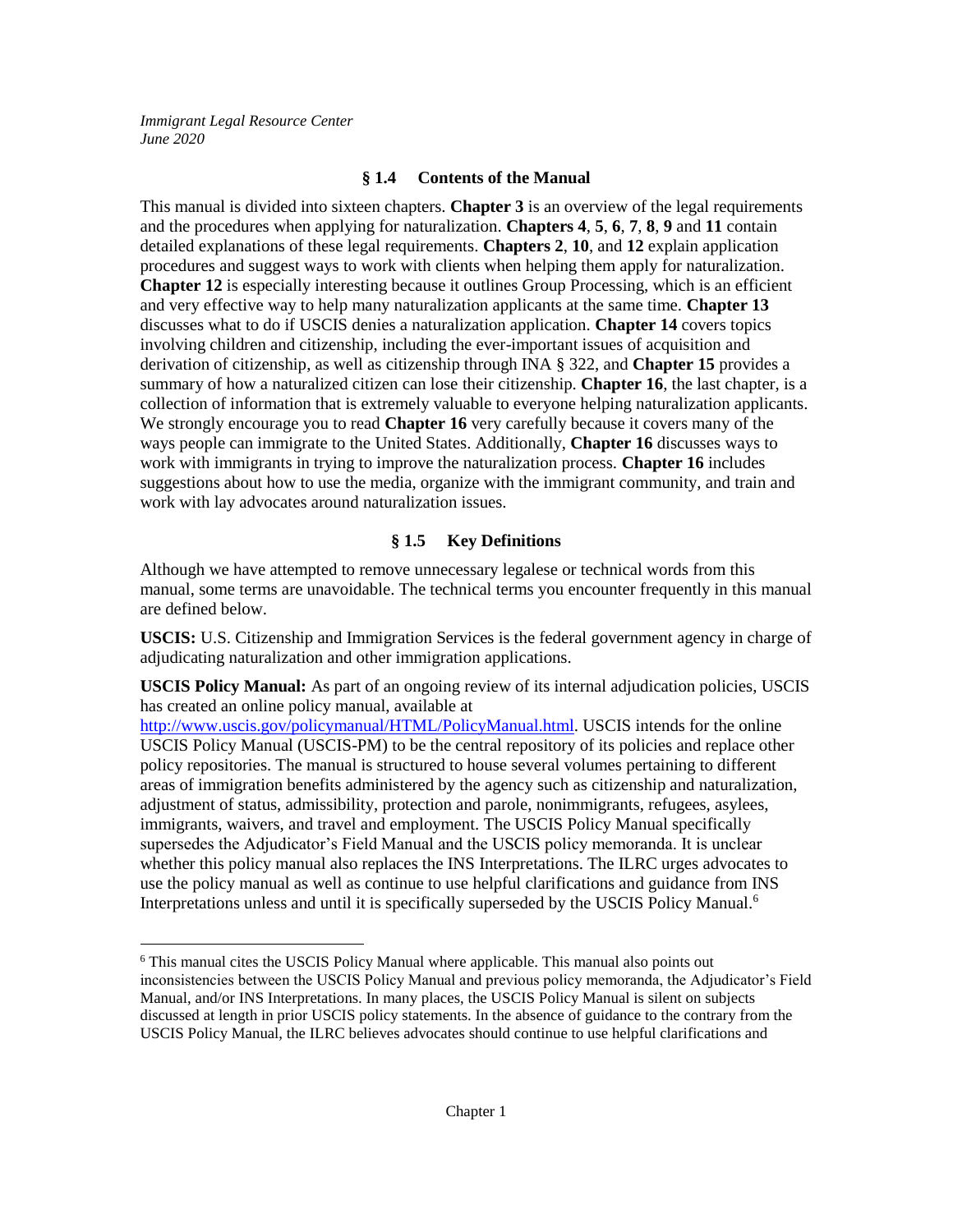**Lawful permanent resident:** Someone who has an immigrant visa, or a "green card," is a lawful permanent resident. Lawful permanent residents have been granted the right to reside permanently in the United States and can work and travel freely.

**Green card:** A green card is proof of status as a lawful permanent resident. It looks like an ID card, and is not actually green. The official name of a green card is an "Alien Registration Card," or Form I-551.

**Removed:** This term is used to describe what happens when the U.S. government makes an immigrant leave the United States.. Immigrants can be "removed" if they fall within the grounds of deportability or inadmissibility. The term "removed" has combined into one term, what used to be called "deported" and "excluded" from the United States. For more information on this topic, please see INA § 237 and the ILRC's manuals, *A Guide for Immigration Advocates* and *Inadmissibility and Deportability*.

**Grounds of inadmissibility:** The "grounds of inadmissibility" is the term for the group of acts that may bar persons from being *admitted* into the United States. These grounds used to be called the "grounds of exclusion." The grounds of inadmissibility can be found in INA  $\S$  212(a) and apply to those seeking admission at a U.S. border, or apply for admission within the United States through an adjustment of status. For more information on this topic, please see the ILRC's manuals, *A Guide for Immigration Advocates* and *Inadmissibility and Deportability.*

**Grounds of deportability:** The grounds of deportability are the laws that Congress passed to determine what types of acts can cause people to be "deported" (also called "removed") from the United States. The grounds of deportability generally apply to someone who has been "admitted" to the United States, such as someone who entered on a tourist visa, adjusted status, or received a U visa grant. For more information on this topic, please see INA § 237 and the ILRC's manuals, *A Guide for Immigration Advocates* and *Inadmissibility and Deportability*.

**INA:** The Immigration and Nationality Act (INA) is the complete law which Congress passed dealing with all issues of immigration and naturalization. The law changes frequently, and all immigration advocates should have a current copy of the INA. Copies may be purchased at government bookstores, or accessed for free through the USCIS website at [https://www.uscis.gov.](http://www.uscis.gov/) These laws may also be found in Title 8 of the United States Code (8) U.S.C.) and are accessible online.

**8 CFR:** Volume 8 of the Code of Federal Regulations (8 C.F.R.) contains the rules that USCIS established to implement the immigration laws. These codes change frequently. All immigration law offices should have an updated copy of the regulations contained in 8 C.F.R. and learn how to use them. If a provision in the 8 C.F.R. conflicts with the intent of the INA or with the U.S. Constitution, it may be challenged in court and be declared void. Copies of 8 C.F.R. may be purchased at government bookstores, or accessed for free through the USCIS website at [https://www.uscis.gov.](http://www.uscis.gov/)

 $\overline{a}$ 

guidance from prior USCIS policy statements. As the USCIS Policy Manual is an evolving document, please check the USCIS Policy Manual updates page for recent additions and changes at [http://www.uscis.gov/policymanual/HTML/PolicyManual-Updates.html.](http://www.uscis.gov/policymanual/HTML/PolicyManual-Updates.html)